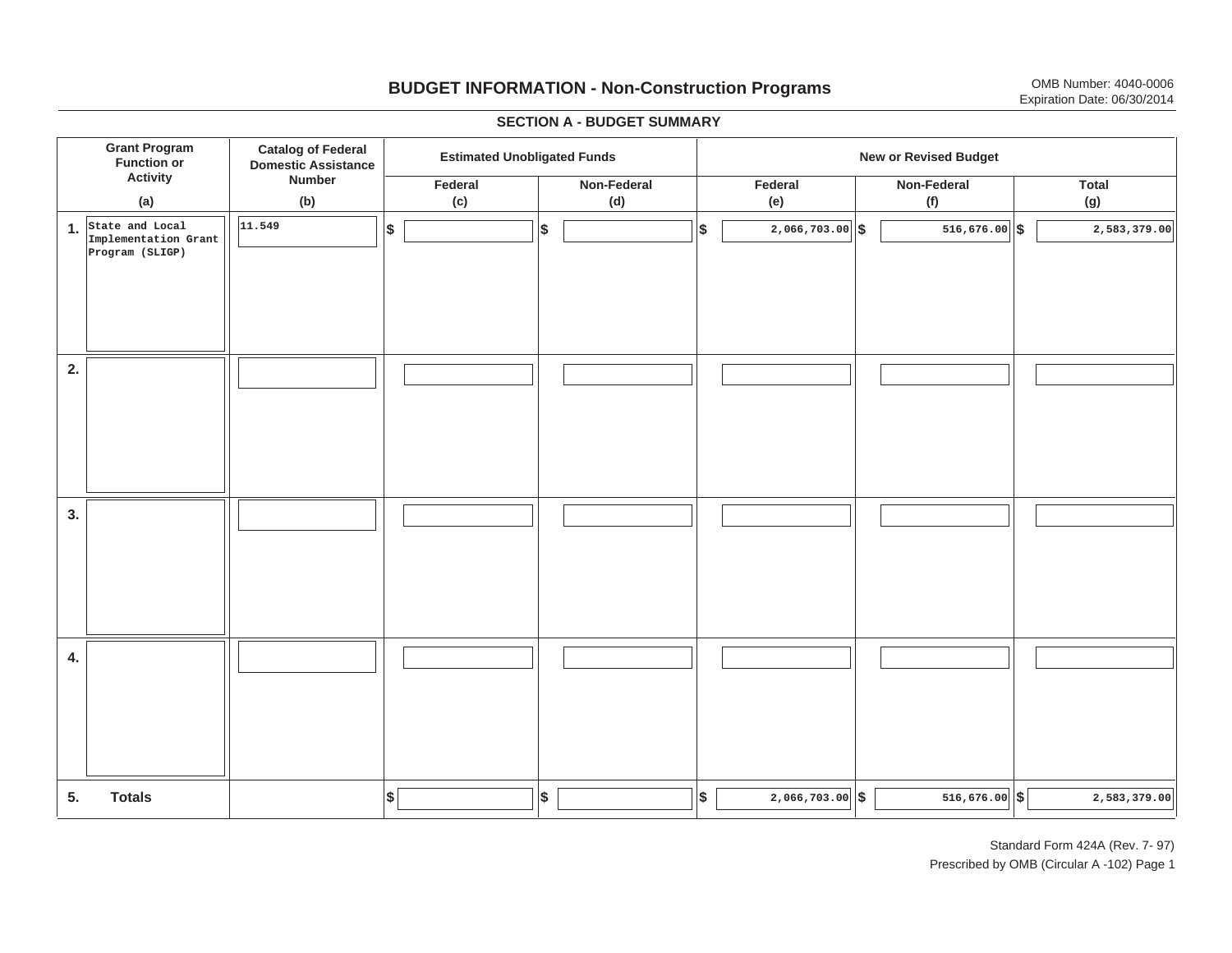#### **7. Program Income d. Equipment e. Supplies f. Contractualg. Construction h. Otherj. Indirect Charges k. TOTALS (sum of 6i and 6j) i. Total Direct Charges (sum of 6a-6h)** (1) Standard Form 424A (Rev. 7- 97) GRANT PROGRAM, FUNCTION OR ACTIVITY (2) (3) (4) (5) **6. Object Class Categories** Total **a. Personnelb. Fringe Benefits c. TravelState and Local Implementation Grant Program (SLIGP) 114,688.00 \$ \$ \$ \$ \$ 34,537.00 41,200.00 0.000.001,724,278.00 0.0024,000.00 1,938,703.00 128,000.00 2,066,703.00 \$ \$ \$ \$ \$ 238,850.00 0.00 0.000.006,799.00 271,027.00 0.000.00516,676.00 0.00516,676.00 353,538.00 34,537.00 41,200.00 6,799.00 1,995,305.00 24,000.00 2,455,379.00** I I I **128,000.00 2,583,379.00** I I I **\$ \$ \$ \$ \$ \$ \$**  $\|\$$  |  $\|$   $\|$   $\$$  |  $\$   $\|$   $\$$  |  $\$   $\$   $353,538.00$ | I I I I I I I I I I I I I I I I I I  $\|\hspace{.6cm} \|$   $\|\hspace{.6cm} \|$   $\|\hspace{.6cm} \|$   $\|\hspace{.6cm}$   $\|\hspace{.6cm}$   $\|\hspace{.6cm}$   $\|\hspace{.6cm}$   $\|\hspace{.6cm}$   $\|\hspace{.6cm}$   $\|\hspace{.6cm}$   $\|\hspace{.6cm}$   $\|\hspace{.6cm}$   $\|\hspace{.6cm}$   $\|\hspace{.6cm}$   $\|\hspace{.6cm}$   $\|\hspace{.6cm}$   $\|\hspace{.6cm}$   $\|\hspace{.6cm}$   $\$ I I I

#### **SECTION B - BUDGET CATEGORIES**

**Authorized for Local Reproduction**

Prescribed by OMB (Circular A -102) Page 1A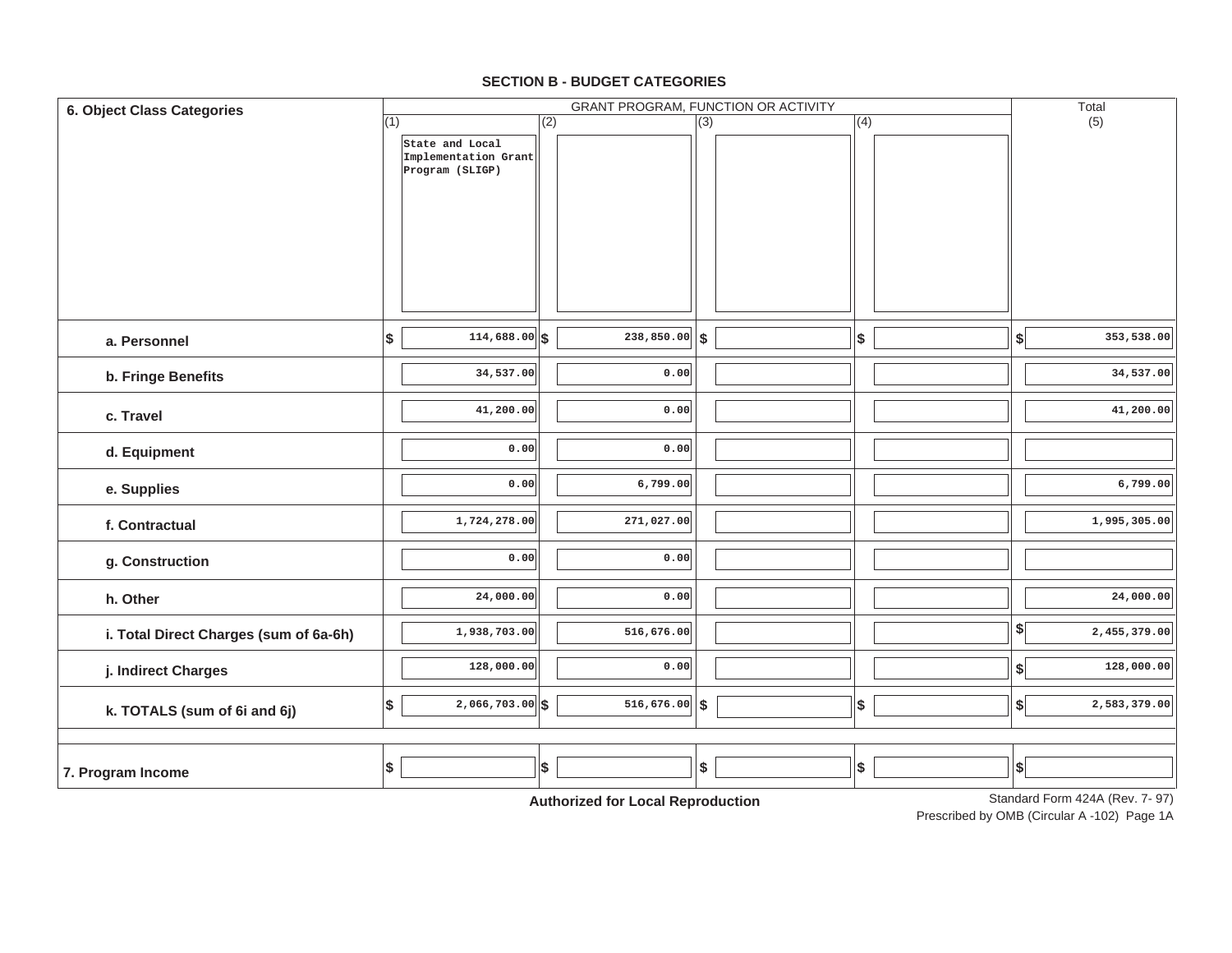| <b>SECTION C - NON-FEDERAL RESOURCES</b>                                        |                           |    |                                          |                          |                               |                              |            |             |
|---------------------------------------------------------------------------------|---------------------------|----|------------------------------------------|--------------------------|-------------------------------|------------------------------|------------|-------------|
| (a) Grant Program                                                               |                           |    | (b) Applicant                            |                          | (c) State                     | (d) Other Sources            |            | (e)TOTALS   |
| State and Local Implementation Grant Program (SLIGP)<br>8.                      |                           | \$ |                                          | \$                       | $516,676.00$ \$               |                              | \$         | 516,676.00  |
| 9.                                                                              |                           |    |                                          |                          |                               |                              |            |             |
| 10.                                                                             |                           |    |                                          |                          |                               |                              |            |             |
| 11.                                                                             |                           |    |                                          |                          |                               |                              |            |             |
| 12. TOTAL (sum of lines 8-11)                                                   |                           | \$ |                                          | Ι\$                      | $516,676.00$ \$               |                              | \$         | 516,676.00  |
|                                                                                 |                           |    | <b>SECTION D - FORECASTED CASH NEEDS</b> |                          |                               |                              |            |             |
|                                                                                 | <b>Total for 1st Year</b> |    | <b>1st Quarter</b>                       |                          | 2nd Quarter                   | 3rd Quarter                  |            | 4th Quarter |
| 13. Federal                                                                     |                           | \$ |                                          | \$                       |                               | S                            | \$         |             |
| 14. Non-Federal                                                                 |                           |    |                                          |                          |                               |                              |            |             |
| \$<br>15. TOTAL (sum of lines 13 and 14)                                        |                           | \$ |                                          | $\frac{1}{2}$            |                               | \$                           | $\vert$ \$ |             |
| SECTION E - BUDGET ESTIMATES OF FEDERAL FUNDS NEEDED FOR BALANCE OF THE PROJECT |                           |    |                                          |                          |                               |                              |            |             |
| (a) Grant Program                                                               |                           |    |                                          |                          | <b>FUTURE FUNDING PERIODS</b> | (YEARS)                      |            |             |
|                                                                                 |                           |    | (b)First                                 |                          | (c) Second                    | (d) Third                    |            | (e) Fourth  |
| State and Local Implementation Grant Program (SLIGP)<br>16.                     |                           | \$ |                                          | s                        |                               | $\left  \frac{1}{2} \right $ | \$         |             |
| 17.                                                                             |                           |    |                                          |                          |                               |                              |            |             |
| 18.                                                                             |                           |    |                                          |                          |                               |                              |            |             |
| 19.                                                                             |                           |    |                                          |                          |                               |                              |            |             |
| 20. TOTAL (sum of lines 16 - 19)                                                |                           |    |                                          | $\vert \mathsf{s} \vert$ |                               | \$                           | \$         |             |
| \$<br><b>SECTION F - OTHER BUDGET INFORMATION</b>                               |                           |    |                                          |                          |                               |                              |            |             |
| 21. Direct Charges:<br>22. Indirect Charges:<br>27.04% FIXED                    |                           |    |                                          |                          |                               |                              |            |             |
| 23. Remarks:                                                                    |                           |    |                                          |                          |                               |                              |            |             |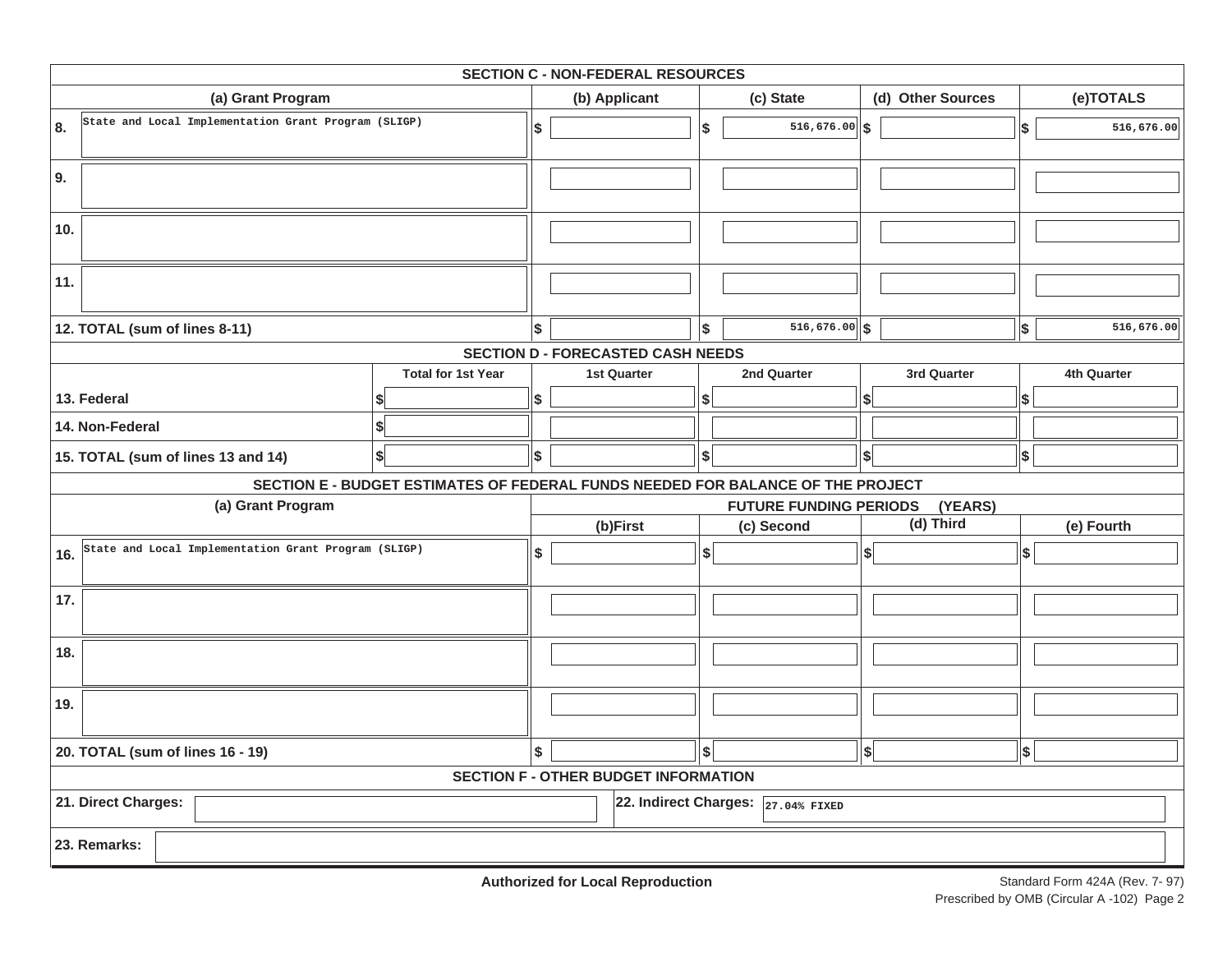| <b>Category</b>                                                                                                                                                                                                                                                                                                                              |                                        | <b>Currently-Approved Budget</b> |                      | <b>Breakdown of Costs</b> |                     | Note on<br>Non-Federal                                                                        | <b>Proposed New Budget</b> |                      | <b>Total</b> |           | De-Ob                |         |            |                    |
|----------------------------------------------------------------------------------------------------------------------------------------------------------------------------------------------------------------------------------------------------------------------------------------------------------------------------------------------|----------------------------------------|----------------------------------|----------------------|---------------------------|---------------------|-----------------------------------------------------------------------------------------------|----------------------------|----------------------|--------------|-----------|----------------------|---------|------------|--------------------|
| a. Personnel                                                                                                                                                                                                                                                                                                                                 | Quantity                               | <b>Unit Cost</b>                 | <b>Total Cost</b>    |                           | Federal Non-Federal | <b>Items</b>                                                                                  |                            | Federal              | Non-Federal  |           |                      | Federal |            | <b>Non-Federal</b> |
| Curtis Wood (Undersecretary EOPSS)<br>Commonwealth Senior Project Leader<br>This individual will spend 10% of the time on<br>SLIGP grant activities for 1.5 years and will<br>spend 20% of the time for 4.5 years.<br>Annual salary is \$140,000.<br>$$140,000$ /year x $10\% = $14,000$ /year<br>$$140,000/year \times 20\% = $28,000/year$ | 1.5 years<br>3.0 years                 | \$14,000<br>\$28,000             | \$105,000            |                           | \$105,000           | Commonwe<br>lalth<br>Employee<br><b>Time</b><br>In-Kind<br>Match                              |                            |                      | \$105,000    | \$105,000 |                      |         | \$0        | \$0                |
| State 911 Coordinator - Coordinates and<br>Administers 911 and Next Gen 911<br>This individual will spend 10% of the time on<br>SLIGP grant activities for 4 years.<br>Annual salary is \$102,500.<br>$$102,500 \times 10\% = $10,250$                                                                                                       | 4.5years                               | \$10,250                         | \$46,125             |                           | \$46,125            | <b>Commonwe</b><br>alth<br>Employee<br><b>Time</b><br>In-Kind<br>Match<br><del>commonwe</del> |                            |                      | \$41,000     |           | \$41,000             |         | \$0        | $-$ \$5,125        |
| John Ruggiero (State Police) - Statewide<br>Voice and Data Engineer with State Police<br>This individual will spend 10% of the time on<br>SLIGP grant activities for 4 years.<br>Annual salary is \$59,000.<br>$$59,000 \times 10\% = $5,900$                                                                                                | 4.5years                               | \$5,900                          | \$26,550             |                           | \$26,550            | alth<br>Employee<br><b>Time</b><br>In-Kind<br>Match                                           |                            |                      | \$23,600     |           | \$23,600             |         | \$0        | $-$2,950$          |
| James Slater (CJIS)<br>Key person for CJIS Data System<br>This individual will spend 10% of the time on<br>SLIGP grant activities for 4 years.<br>Annual salary is \$107,500.<br>$$107,500 \times 10\% = $10,750$                                                                                                                            | 4.5years                               | \$10,750                         | \$48,375             |                           | \$48,375            | <b>COMMONWE</b><br>alth<br>Employee<br><b>Time</b><br>In-Kind<br>Match                        |                            |                      | \$43,000     |           | \$43,000             |         | \$0        | $-$5,375$          |
| Tracy Varano (EOPSS) Special Projects<br>Director. Helps manage office space, manage<br>team collaboration tool, and facilitate issue<br>resolution. This individual will spend 10% of<br>the time on SLIGP grant activities for 3 years.<br>Annual salary is \$87,500.<br>$$87,500 \times 10\% = $8,750$                                    | 3 years 1 month                        | \$8,750                          | \$26,979             |                           | \$26,979            | Commonwe<br>alth<br>Employee<br><b>Time</b><br>In-Kind<br>Match                               |                            |                      | \$26,250     |           | \$26,250             |         | \$0        | $-$729$            |
| Jeff Brownell (OGR) Grant management,<br>program reporting, site visits, data collection<br>and program close out.<br>This individual will spend 15% of the time on<br>SLIGP grant activities for 4 years, 2 months.<br>Annual Salary is \$79,000                                                                                            |                                        |                                  |                      |                           |                     |                                                                                               |                            |                      |              |           |                      |         |            |                    |
| $$79,000 \times 15\% = 11,850$<br>Victoria Grafflin (OGR) Grant Administrative<br>Management . This individual will spend 5%<br>of the time on SLIGP grant activities for 4<br>years, 2 months.<br>Annual Salary is \$95,500                                                                                                                 | 4 years, 2 months                      | \$11,850                         | \$49,375             | \$49,375                  |                     |                                                                                               |                            | \$49,375             |              |           | \$49,375             |         | \$0        | \$0                |
| $$95,500 \times 5\% = $4,775$<br>Diane Perrier (OGR) Grant set-up,<br>Accounting and Reconciliation, Fiscal<br>Monitoring, Financial Reporting and Fiscal<br>Close Out. This individual will spend 7% of<br>the time on SLIGP grant activities for 4 years,<br>2 months.<br>Annual Salary is \$76,900<br>$$76,900 \times 7\% = $5,383$       | 4 years, 2 months<br>4 years, 2 months | \$4,775<br>\$5,383               | \$19,896<br>\$22,429 | \$19,896<br>\$22,429      |                     |                                                                                               |                            | \$19,896<br>\$22,429 |              |           | \$19,896<br>\$22,429 |         | \$0<br>\$0 | \$0<br>\$0         |
| Paul Garrity (OGR) Fiscal Director. Financial<br>Management and Audit Support. This<br>individual will spend 5% of the time on SLIGP<br>grant activities for 4 years, 2 months.<br>Annual Salary is \$92,700<br>$$98,760 \times 5\% = $3,751$                                                                                                | 4 years, 2 months                      | \$4,635                          | \$19,313             | \$19,313                  |                     |                                                                                               |                            | \$19,313             |              |           | \$19,313             |         | \$0        | \$0                |

# Massachusetts SLIGP Detailed Budget Spreadsheet

# **REVISED April 2017 (last revised 06/19/2017)**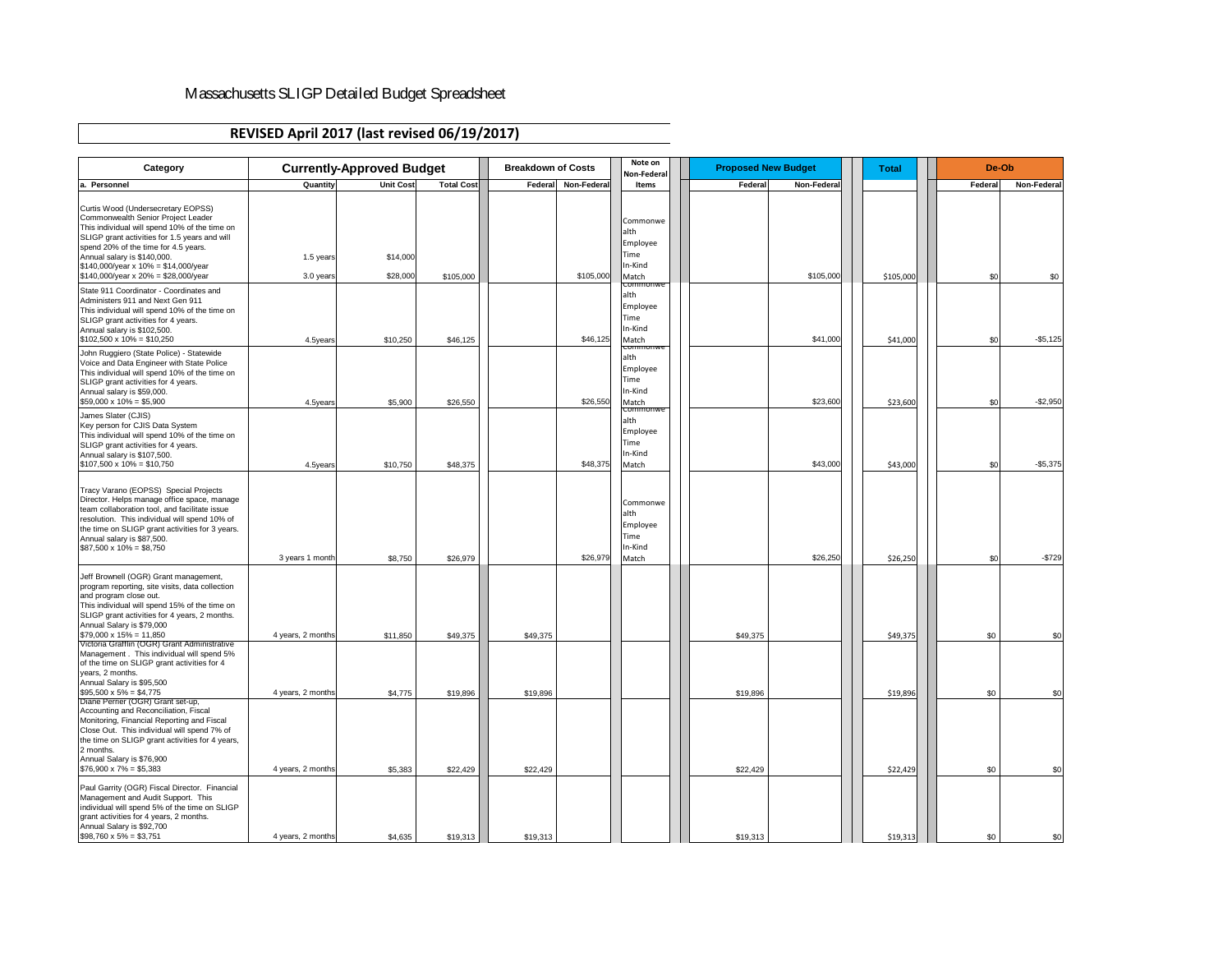| Denise Veiga (OGR) Contracts, Payments,<br>and Accounting Record Support. This                    |                 |                  |                   |           |                    |           |           |                    |           |                |                    |
|---------------------------------------------------------------------------------------------------|-----------------|------------------|-------------------|-----------|--------------------|-----------|-----------|--------------------|-----------|----------------|--------------------|
| individual will spend 7% of the time on SLIGP                                                     |                 |                  |                   |           |                    |           |           |                    |           |                |                    |
| grant activities for 9 months.<br>Annual Salary is \$70,000                                       |                 |                  |                   |           |                    |           |           |                    |           |                |                    |
| $$70,000 \times 7\% = $4,900$                                                                     | 9 months        | \$4,900          | \$3,675           | \$3,675   |                    |           | \$3,675   |                    | \$3,675   | \$0            | \$0                |
| <b>Total Personnel</b>                                                                            |                 |                  | \$367,717         | \$114,688 | \$253,029          |           | \$114,688 | \$238,850          | \$353,538 | \$0            | (\$14,179)         |
| b. Fringe Benefits                                                                                | Quantity        | <b>Unit Cost</b> | <b>Total Cost</b> | Federal   | <b>Non-Federal</b> |           | Federal   | <b>Non-Federal</b> |           | <b>Federal</b> | <b>Non-Federal</b> |
| Fringe Rate 27.27% on Salaries plus a payroll                                                     |                 |                  |                   |           |                    |           |           |                    |           |                |                    |
| tax of 1.59% charged to state personnel billed                                                    |                 |                  |                   |           |                    |           |           |                    |           |                |                    |
| to Federal side of grant (for a total of<br>28.86%). 30.83% proposed 2016 fringe and              |                 |                  |                   |           |                    |           |           |                    |           |                |                    |
| payroll combined tax rate.                                                                        |                 |                  |                   |           |                    |           |           |                    |           |                |                    |
|                                                                                                   | \$41,700        | .2886            |                   |           |                    |           |           |                    |           |                |                    |
| Salaries at $$41,700 \times (28.86%) = $11,372$                                                   |                 |                  |                   |           |                    |           |           |                    |           |                |                    |
| Salaries at \$72,988 x 30.83% = \$22,502                                                          | \$72,988        | .3083            | \$34,537          | \$34,537  |                    |           | \$34,537  |                    | \$34,537  | \$0            | \$0                |
| <b>Total Fringe Benefits</b>                                                                      |                 |                  | \$34,537          | \$34,537  | \$0                |           | \$34,537  | \$0                | \$34,537  | \$0            | \$0                |
| c. Travel<br><b>Travel for Regional and National Meetings</b>                                     | Quantity        | <b>Unit Cost</b> | <b>Total Cost</b> | Federal   | Non-Federal        |           | Federal   | <b>Non-Federal</b> |           | Federal        | Non-Federal        |
| with FirstNet                                                                                     |                 |                  |                   |           |                    |           |           |                    |           |                |                    |
| 4 person trips per year for four years                                                            |                 |                  |                   |           |                    |           |           |                    |           |                |                    |
| Airfare is estimated at \$400/ticket; hotel is                                                    |                 |                  |                   |           |                    |           |           |                    |           |                |                    |
| estimated at \$125/night for one night; per<br>diem is estimated at \$50/day for two days, for    |                 |                  |                   |           |                    |           |           |                    |           |                |                    |
| a total of \$625/trip                                                                             | 16 trips        | \$625            | \$10,000          | \$10,000  |                    |           | \$10,000  |                    | \$10,000  | $$0$ \$0       |                    |
|                                                                                                   |                 |                  |                   |           |                    |           |           |                    |           |                |                    |
| Travel to meet with FirstNet and NTIA<br>officials, other grant recipients, receive               |                 |                  |                   |           |                    |           |           |                    |           |                |                    |
| technology briefings, attend conferences, visit                                                   |                 |                  |                   |           |                    |           |           |                    |           |                |                    |
| early adopter sites, etc.                                                                         |                 |                  |                   |           |                    |           |           |                    |           |                |                    |
| 8 person trips per year (estimated 2-3                                                            |                 |                  |                   |           |                    |           |           |                    |           |                |                    |
| individuals, 2-3 trips) for four years                                                            |                 |                  |                   |           |                    |           |           |                    |           |                |                    |
| Airfare is estimated at \$450/ticket; hotel is<br>estimated at \$125/night for 3 nights; per diem |                 |                  |                   |           |                    |           |           |                    |           |                |                    |
| is estimated at \$50/day for three days, for a                                                    |                 |                  |                   |           |                    |           |           |                    |           |                |                    |
| total of \$975/trip ADD \$7,800                                                                   | 32 trips        | \$975            | \$23,400          | \$23,400  |                    |           | \$31,200  |                    | \$31,200  | $$7,800$ \$0   |                    |
| <b>Total Travel</b>                                                                               |                 |                  | \$33,400          | \$33,400  | \$0                |           | \$41,200  | \$0                | \$41,200  | \$7,800        | \$0                |
| d. Equipment                                                                                      | Quantity        | <b>Unit Cost</b> | <b>Total Cost</b> | Federal   | Non-Federal        |           | Federal   | <b>Non-Federal</b> |           | Federal        | <b>Non-Federal</b> |
| None Charged to Grant                                                                             |                 |                  |                   |           |                    |           |           |                    |           |                |                    |
| <b>Total Equipment</b>                                                                            |                 |                  | \$0               | \$0       | \$0                |           | \$0       | \$0                | \$0       | \$0            | \$0                |
| e. Supplies                                                                                       | Quantity        | <b>Unit Cost</b> | <b>Total Cost</b> | Federal   | <b>Non-Federal</b> |           | Federal   | <b>Non-Federal</b> |           | Federal        | <b>Non-Federal</b> |
|                                                                                                   |                 |                  |                   |           |                    | Commonwe  |           |                    |           |                |                    |
| Laptop for Phase 2 data collection, including<br>hosting ArcGIS for coverage objective,           |                 |                  |                   |           |                    | alth Cash |           |                    |           |                |                    |
| service call, and operational area mapping                                                        |                 | \$3,120          | \$3,120           |           | \$3,120            | Match     |           | \$3,120            | \$3,120   | \$0            | \$0                |
|                                                                                                   |                 |                  |                   |           |                    | Commonwe  |           |                    |           |                |                    |
| GIS software license plus warranty support                                                        |                 |                  |                   |           |                    | alth Cash |           |                    |           |                |                    |
| throughout duration of SLIGP grant                                                                |                 | \$2,024          | \$2,024           |           | \$2,024            | Match     |           | \$2,024            | \$2,024   | \$0            | \$0                |
| Diagramming software license to diagram                                                           |                 |                  |                   |           |                    | Commonwe  |           |                    |           |                |                    |
| phase approach and decision processes for<br>Phase 2 data collection. One time cost of            |                 |                  |                   |           |                    | alth Cash |           |                    |           |                |                    |
| \$305.                                                                                            |                 | \$305            | \$305             |           | \$305              | Match     |           | \$305              | \$305     | \$0            | \$0                |
| License for online survey tool to collect user                                                    |                 |                  |                   |           |                    | Commonwe  |           |                    |           |                |                    |
| and public safety entity information for Phase                                                    |                 |                  |                   |           |                    | alth Cash |           |                    |           |                |                    |
| 2. Annual license fee of \$450.                                                                   |                 | 450              | \$1,350           |           | \$1,350            | Match     |           | \$1,350            | \$1,350   | \$0            | \$0                |
| <b>Total Supplies</b>                                                                             |                 |                  | \$6,799           | \$0       | \$6,799            |           | \$0       | \$6,799            | \$6,799   | \$0            | \$0                |
| <b>Contractual</b>                                                                                | <b>Quantity</b> | <b>Unit Cost</b> | <b>Total Cost</b> | Federal   | <b>Non-Federal</b> |           | Federal   | <b>Non-Federal</b> |           | Federal        | <b>Non-Federal</b> |
|                                                                                                   |                 |                  |                   |           |                    |           |           |                    |           |                |                    |
| Project Director - Michael Saltzman<br>~927hrs/year for 4.5 years; hourly rate is \$90            | 4,172 hours     | \$90             | \$375,480         | \$375,480 |                    |           | \$375,480 |                    | \$375,480 | \$0            | \$0                |
|                                                                                                   |                 |                  |                   |           |                    |           |           |                    |           |                |                    |
| Broadband Subject Matter Expert - Sandy                                                           |                 |                  |                   |           |                    |           |           |                    |           |                |                    |
| Bendremer                                                                                         |                 |                  |                   |           |                    | Commonwe  |           |                    |           |                |                    |
| 1280hrs/year for 4.5 years; hourly rate is \$125                                                  |                 |                  |                   |           |                    | alth Cash |           |                    |           |                |                    |
| - Only \$271,027 will be match, not \$280,702                                                     | 5,760 hours     | \$125            | \$720,000         | \$439,298 | \$280,702          | Match     | \$439,298 | \$271,027          | \$710,325 | \$0            | $-$9,675$          |
| <b>Project Manager</b>                                                                            |                 |                  |                   |           |                    |           |           |                    |           |                |                    |
| 847hrs/year for 4.25 years; hourly rate is \$125                                                  |                 |                  |                   |           |                    |           |           |                    |           |                |                    |
| 847 * 4.25 = 3600                                                                                 | 3600 hours      | \$125            | \$450,000         | \$450,000 |                    |           | \$450,000 |                    | \$450,000 | \$0            | \$0                |
| <b>Education and Outreach Coordinator</b>                                                         |                 |                  |                   |           |                    |           |           |                    |           |                |                    |
| 635.3 hrs/year for 4.25 years; hourly rate is<br>\$125                                            |                 |                  |                   |           |                    |           |           |                    |           |                |                    |
| $635.3 * 4.25 \approx 2700$                                                                       | 2700 hours      | \$125            | \$337,500         | \$337,500 |                    |           | \$337,500 |                    | \$337,500 | \$0            | \$0                |
| Data Collection Coordinator                                                                       |                 |                  |                   |           |                    |           |           |                    |           |                |                    |
| 400hrs; hourly rate is \$125                                                                      | 400 hours       | \$125            | \$50,000          | \$50,000  |                    |           | \$50,000  |                    | \$50,000  | \$0            | \$0                |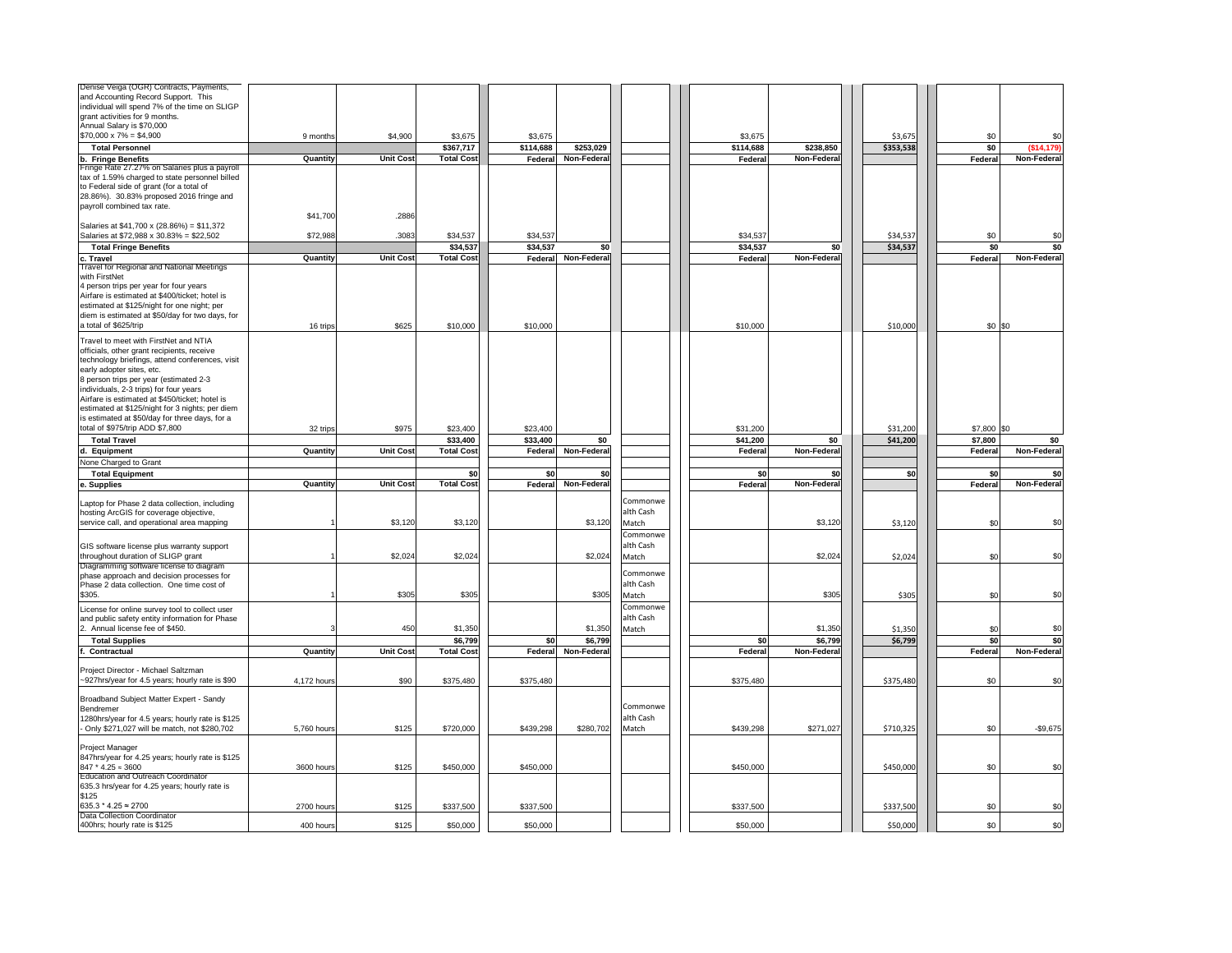80% 20% \$ 516,676  $$0.00$ 

| Legal Services and Phase 2 Support - provide                                               |                         |                  |                   |             |                    |  |                |                  |             |             |             |
|--------------------------------------------------------------------------------------------|-------------------------|------------------|-------------------|-------------|--------------------|--|----------------|------------------|-------------|-------------|-------------|
| legal or technical expertise to support Phase<br>2 activities and to review and comment on |                         |                  |                   |             |                    |  |                |                  |             |             |             |
| MA State Plan.                                                                             |                         |                  |                   |             |                    |  |                |                  |             |             |             |
| 331.5hrs/year for 2 years; hourly rate is \$200                                            |                         |                  |                   |             |                    |  |                |                  |             |             |             |
| $331.5 * 2 = 663$ Delete from FINAL (SWB:                                                  |                         |                  |                   |             |                    |  |                |                  |             |             |             |
| Determined to be no longer needed)                                                         | 663 hours               | \$200            | \$132,665         | \$132,665   |                    |  | \$0            |                  | \$0         | (\$132,665) | \$0         |
| Project and Collaboration Web Site Hosting                                                 |                         |                  |                   |             |                    |  |                |                  |             |             |             |
| and Admin<br>\$1500 per month for four years of hosted                                     |                         |                  |                   |             |                    |  |                |                  |             |             |             |
| service, content authoring, web content                                                    |                         |                  |                   |             |                    |  |                |                  |             |             |             |
| management                                                                                 | 48 months               | \$1,500          | \$72,000          | \$72,000    |                    |  | \$72,000       |                  | \$72,000    | \$0         | \$0         |
| <b>Total Contractual</b>                                                                   |                         |                  | \$2,137,645       | \$1,856,943 | \$280,702          |  | \$1,724,278    | \$271,027        | \$1,995,305 | $-$132,665$ | $-$9,675$   |
| g. Construction                                                                            | Quantity                | <b>Unit Cost</b> | <b>Total Cost</b> | Federal     | <b>Non-Federal</b> |  | <b>Federal</b> | Non-Federal      |             | Federal     | Non-Federal |
| N/A                                                                                        |                         |                  |                   |             |                    |  |                |                  |             |             |             |
| <b>Total Construction</b>                                                                  |                         |                  | \$0               | \$0         | \$0                |  | \$0            | \$0              | \$0]        | \$0         | \$0         |
| h. Other                                                                                   | Quantity                | <b>Unit Cost</b> | <b>Total Cost</b> | Federal     | <b>Non-Federal</b> |  | Federal        | Non-Federal      |             | Federal     | Non-Federal |
| <b>Hosting Regional Outreach Meetings</b>                                                  |                         |                  |                   |             |                    |  |                |                  |             |             |             |
| Two, single day meetings per year in each of                                               |                         |                  |                   |             |                    |  |                |                  |             |             |             |
| the five Homeland Security Regions /                                                       |                         |                  |                   |             |                    |  |                |                  |             |             |             |
| Councils. This budget covers 40 stakeholder                                                |                         |                  |                   |             |                    |  |                |                  |             |             |             |
| meetings over the 4 1/2-year period. \$600 per                                             |                         |                  |                   |             |                    |  |                |                  |             |             |             |
| meeting is budgeted to cover venue, printing,                                              |                         |                  |                   |             |                    |  |                |                  |             |             |             |
| and other costs                                                                            | 40 units                | \$600            | \$24,000          | \$24,000    |                    |  | \$24,000       |                  | \$24,000    | \$0         | \$0         |
| <b>Total Other</b>                                                                         |                         |                  | \$24,000          | \$24,000    | \$0                |  | \$24,000       | \$0 <sub>1</sub> | \$24,000    | \$0         | \$0         |
|                                                                                            |                         |                  |                   |             |                    |  |                |                  |             |             |             |
| <b>Total Direct Charges</b>                                                                |                         |                  | \$2,604,098       | \$2,063,568 | \$540,530          |  | \$1,938,703    | \$516,676        | \$2,455,379 | (\$124,865) | (\$23,854)  |
| . Indirect Costs                                                                           | Quantity                | <b>Unit Cost</b> | <b>Total Cost</b> | Federal     | <b>Non-Federal</b> |  | <b>Federal</b> | Non-Federal      |             | Federal     | Non-Federal |
|                                                                                            |                         |                  |                   |             |                    |  |                |                  |             |             |             |
|                                                                                            | FY14 4 contracts        | 19.87%           |                   |             |                    |  |                |                  |             |             |             |
|                                                                                            | FY15 4 contracts        | 13.76%           |                   |             |                    |  |                |                  |             |             |             |
| Negotiated rate of between 13.76% and                                                      | FY16 3 contracts        | 13.76% & 21.89%  |                   |             |                    |  |                |                  |             |             |             |
| 27.04% of the first \$25,000 of each contract                                              | FY17 4 contracts        | 21.89% & 27.04%  |                   |             |                    |  |                |                  |             |             |             |
| for each year starting FY2015.                                                             | FY18 4 contracts        | 27.04%           | \$81,790          | \$81,790    | \$0                |  | \$104,500      |                  | \$104,500   | \$22,710    | \$0         |
|                                                                                            | FY14 \$17,014.77        | 19.87%           |                   |             |                    |  |                |                  |             |             |             |
|                                                                                            | FY15 \$26,470.17        | 13.76%           |                   |             |                    |  |                |                  |             |             |             |
| Negotiated rate of between 13.76% and                                                      | FY16 \$27,061.84        | 13.76% & 21.89%  |                   |             |                    |  |                |                  |             |             |             |
| 27.04% Indirect Cost on salaries charged to                                                | FY17 \$25,634.11 (est.) | 21.89% & 27.04%  |                   |             |                    |  |                |                  |             |             |             |
| the Federal Award.                                                                         | FY18 \$14,206.95 (est.) | 27.04%           | \$16,762          | \$16,762    | \$0                |  | \$23,500       |                  | \$23,500    | \$6,738     | \$0         |
| <b>Total Indirect</b>                                                                      |                         |                  | \$98,552          | \$98,552    | \$0                |  | \$128,000      | \$0              | \$128,000   | \$29,448    | \$0         |
| <b>TOTALS</b>                                                                              |                         |                  | \$2,702,650       | \$2,162,120 | \$540,530          |  | \$2,066,703    | \$516,676        | \$2,583,379 | (\$95,417)  | (\$23,854)  |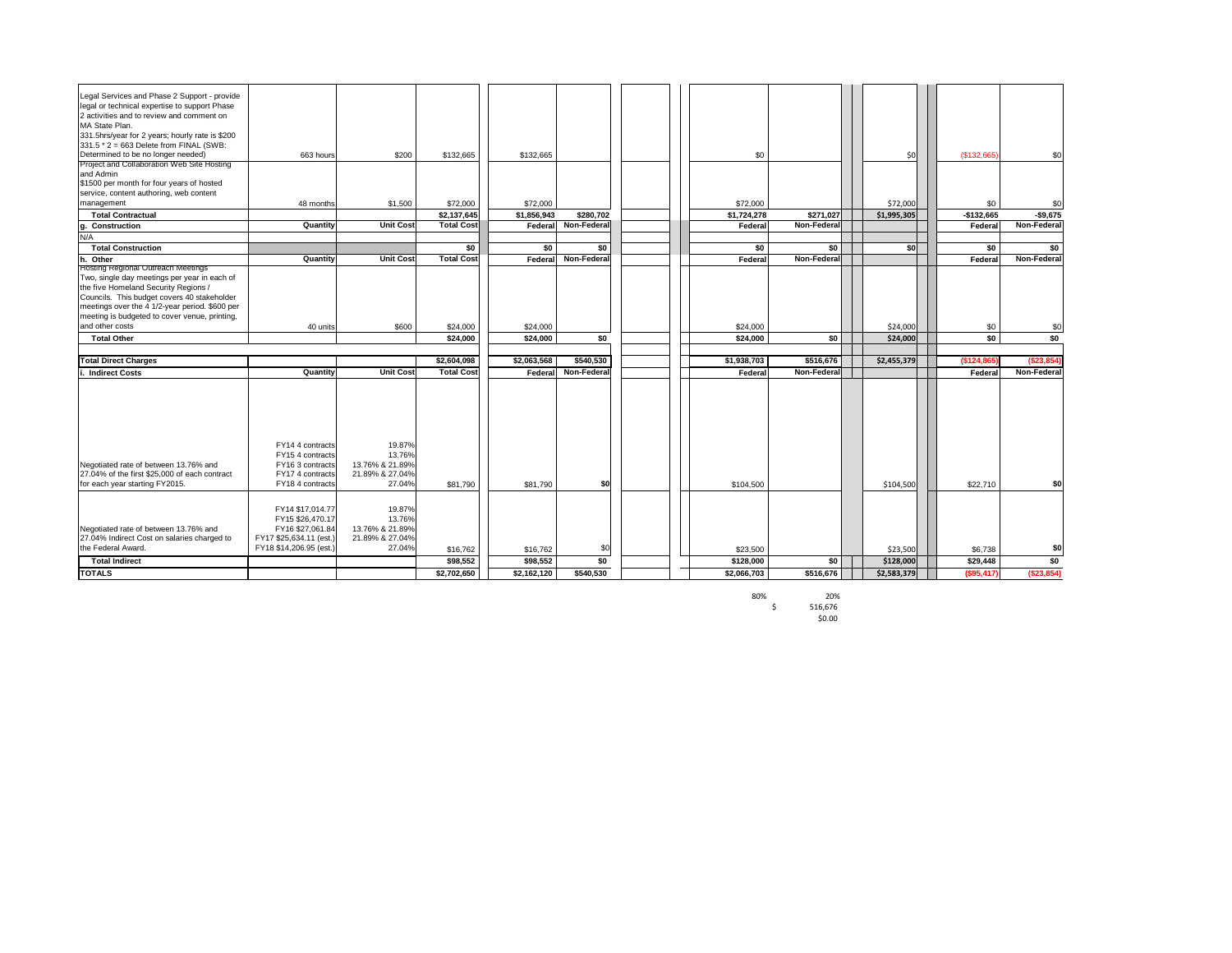

## **Commonwealth of Massachusetts**

## **State and Local Implementation Grant Program**

## **Revised Budget Narrative**

**Federal Funding Opportunity Number: 2013-NTIA-SLIGP-01**

## **Revised: May 18, 2017**

Curtis M. Wood Undersecretary Forensic Science & Technology/Secretariat Chief Information Officer Massachusetts Executive Office of Public Safety & Security Commonwealth of Massachusetts One Ashburton Place, Suite 2133 Boston, MA 02108 Telephone: 617-274-5512 Email: Curtis.wood@state.ma.us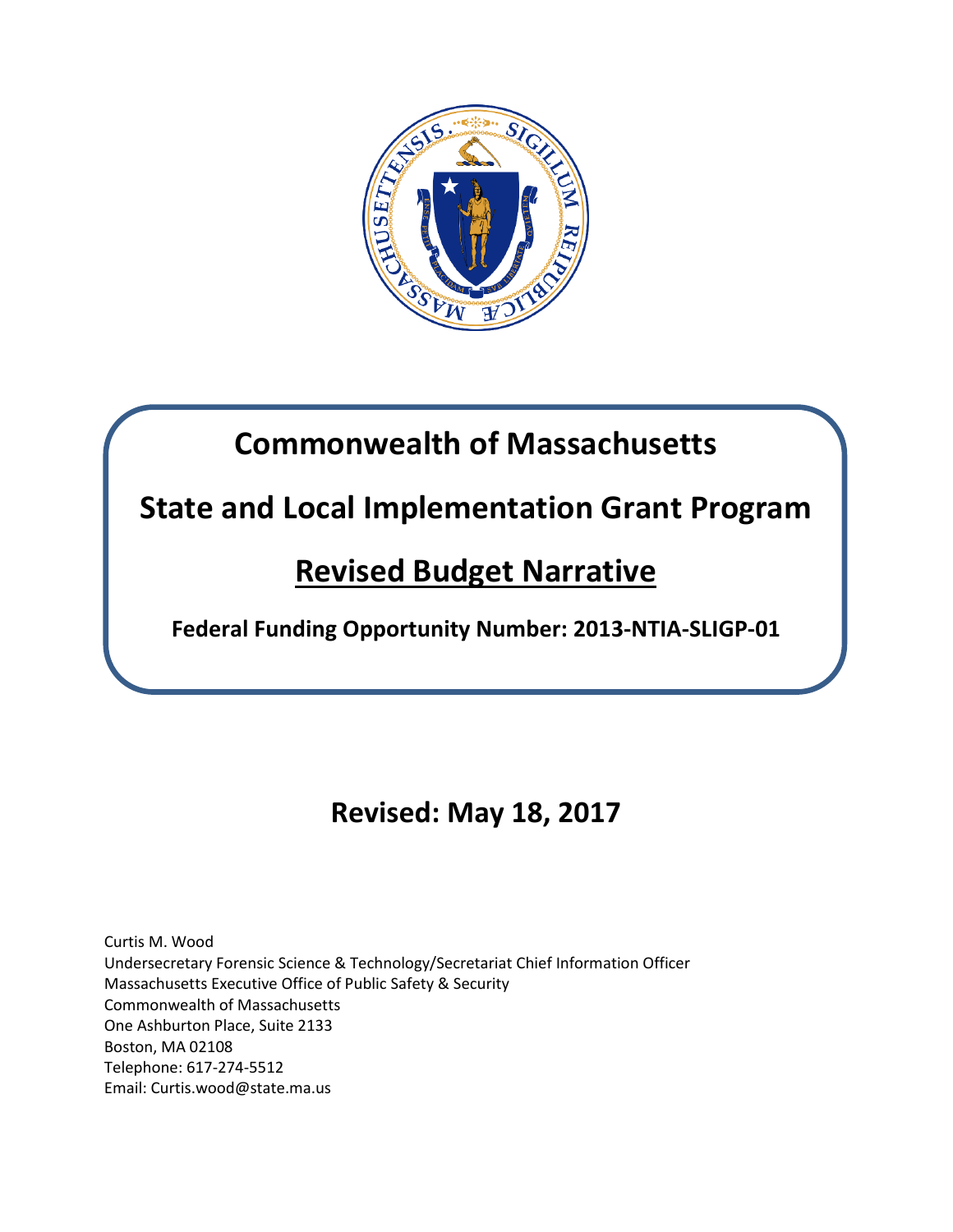## 4 Detailed Budget Justification

4.1 Personnel

| <b>Federal:</b>     | \$114,688 |
|---------------------|-----------|
| <b>Non-Federal:</b> | \$238,850 |
| Total:              | S         |

See the Detailed Budget Spreadsheet for calculations

- Curtis Wood, EOPSS Undersecretary, Forensic Science & Technology (Non-Federal): Undersecretary Wood will lead the PSBO providing oversight for the SLIGP grant, ensuring that all activities are completed on time and within budget. He will be the single point of contact for consultation with FirstNet and will work to expand the State's governance structure. The budgeted costs (20% time) are only for the duties associated with public safety broadband and the SLIGP grant. No fringe benefits are charged to the grant for this employee. The source of this match is the State's general fund and is not from another Federal source.
- Tom Ashe, Deputy Director State 911 Department (Non-Federal): The State 911 Department is charged with the coordination, administration, and implementation of Enhanced 9-1-1 and Next Generation 9-1-1 services throughout the Commonwealth of Massachusetts. He will participate in the PSBO, representing the growing needs of public safety data in Next Generation 9-1-1. The budgeted costs (10% time) are only for the duties associated with public safety broadband and the SLIGP grant. No fringe benefits are charged to the grant for this employee. The source of this match is the State's general fund and is not from another Federal source.
- John Ruggiero, Communications Engineer, Massachusetts State Police (Non-Federal): Mr. Ruggiero is an experienced communications engineer and has been a key player in statewide voice and data communications for the State Police. He brings an extensive knowledge of existing infrastructure, statewide public safety broadband and communication needs, and previous deployment challenges to the PSBO. The budgeted costs (10% time) are only for the duties associated with public safety broadband and the SLIGP grant. No fringe benefits are charged to the grant for this employee. The source of this match is the State's general fund and is not from another Federal source.
- James Slater, Commissioner, Department of Criminal Justice Information Services (DCJIS) (Non-Federal): The DCJIS operates a secure public safety data center and network that provides the critical infrastructure that supports information sharing and interoperability for the Commonwealth's criminal justice and law enforcement community. Mr. Slater will add key input and experience in public safety data communications and requirements. The budgeted costs (10% time) are only for the duties associated with public safety broadband and the SLIGP grant. No fringe benefits are charged to the grant for this employee. The source of this match is the State's general fund and is not from another Federal source.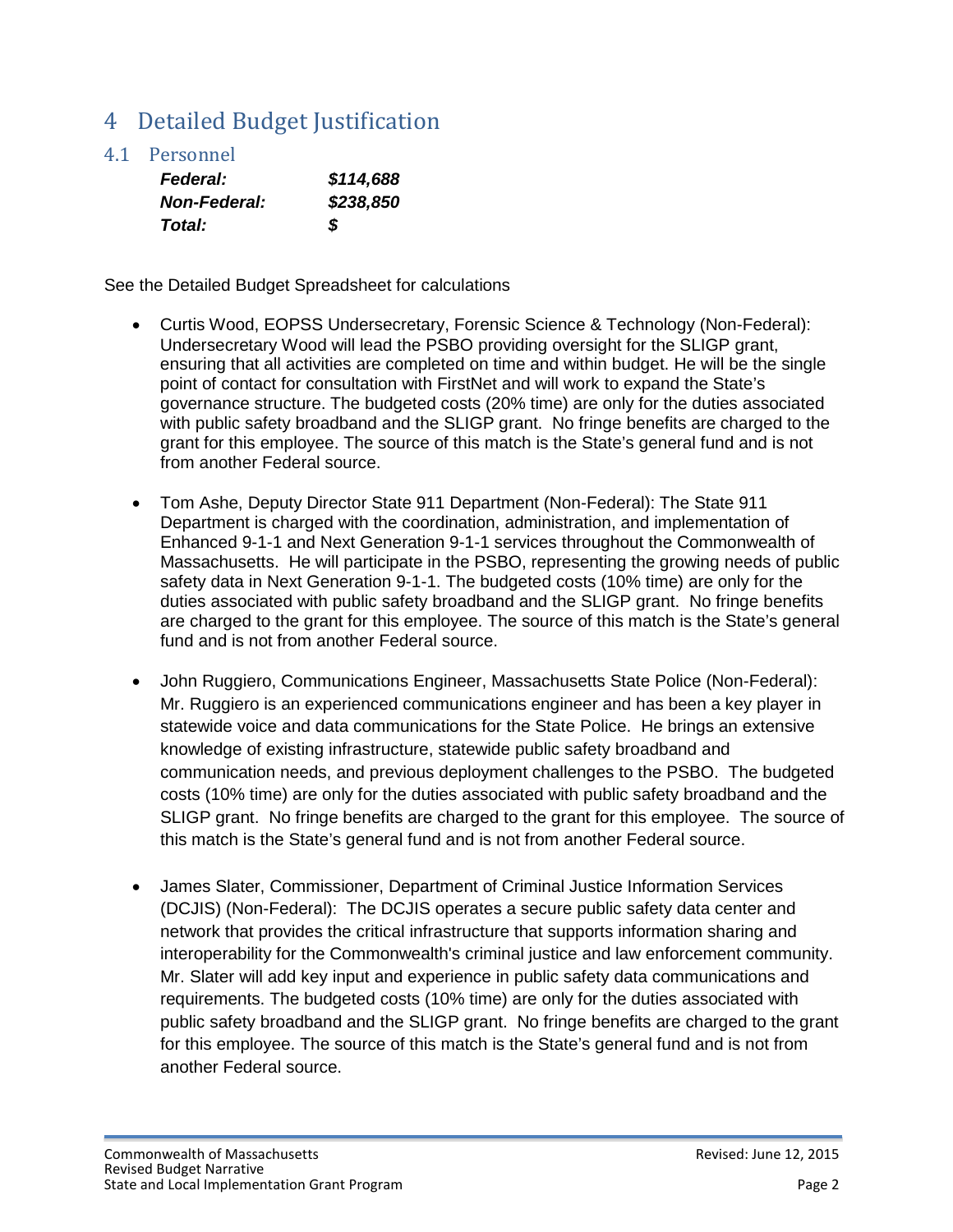- Tracy Varano, Special Projects Director, Executive Office of Public Safety and Security (EOPSS) (Non-Federal): Mrs. Varano provides project direction and management for critical public safety initiatives in the Commonwealth. Mrs. Varano will help arrange and manage office space, manage the PSBO team collaboration tool, and facilitate issue resolution for project issues. Mrs. Varano will add key input to achieving project milestones and managing project resources. The budgeted costs (10% time) are only for the duties associated with public safety broadband and the SLIGP grant. No fringe benefits are charged to the grant for this employee. The source of this match is the State's general fund and is not from another Federal source.
- Jeff Brownell, Compliance and Data Coordinator, EOPSS Office of Grants and Research (OGR) (Federal): Mr. Brownell performs grant management, program reporting, site visits, data collection, and program close out. The budgeted costs (15% time) are only for the duties associated with public safety broadband and the SLIGP grant.
- Victoria Grafflin, EOPSS Office of Grants and Research (OGR) (Federal): Ms. Grafflin provides grant administrative management. The budgeted costs (5% time) are only for the duties associated with public safety broadband and the SLIGP grant.
- Diane Perrier, Budget Director, EOPSS Office of Grants and Research (OGR) (Federal): Ms. Perrier provides grant set-up, accounting and reconciliation, fiscal monitoring, financial reporting, and fiscal close out. The budgeted costs (7% time) are only for the duties associated with public safety broadband and the SLIGP grant.
- Paul Garrity, EOPSS Office of Grants and Research (OGR) (Federal): Mr. Proctor provides fiscal management and audit support. The budgeted costs (5% time) are only for the duties associated with public safety broadband and the SLIGP grant.
- Denise Veiga, EOPSS Office of Grants and Research (OGR) (Federal): Ms. Viega manages contracts, payments, and provides accounting record support. The budgeted costs (7% time) are only for the duties associated with public safety broadband and the SLIGP grant.

Notes on Personnel:

- The SWIC will play an important role in this project, but is not charged to this grant.
- No fringe is charged for personnel costs used as non-federal match.
- All non-federal charges for personnel are Commonwealth employees.

## 4.2 Fringe

| <b>Federal:</b>     | \$34,537 |
|---------------------|----------|
| <b>Non-Federal:</b> | SO       |
| <b>Total:</b>       | \$34,537 |

See the Detailed Budget Spreadsheet for calculations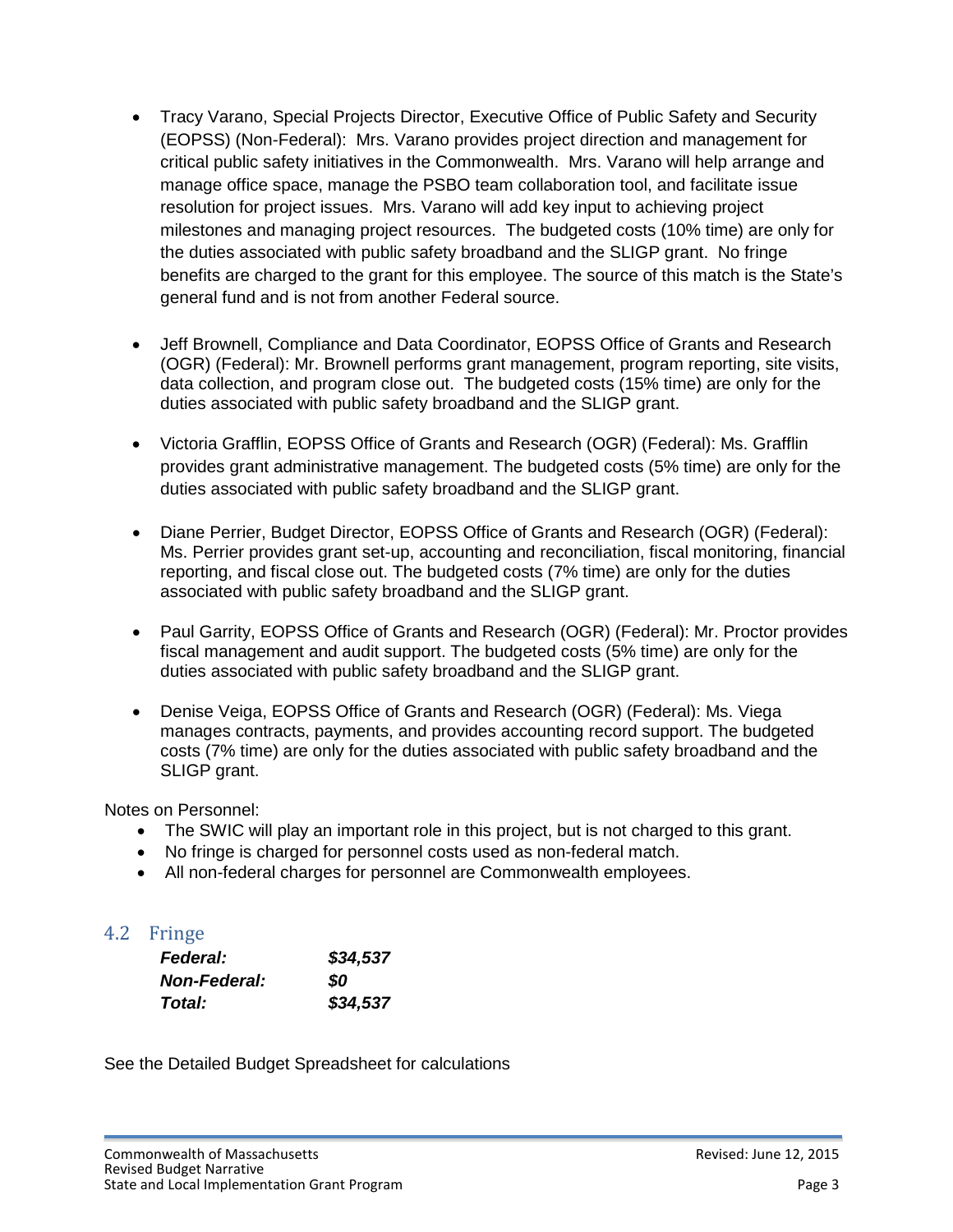- A fringe rate of 27.27% plus a payroll tax rate of 1.59% is applied only for personnel funded by the Federal grant. A combined fringe and payroll tax rate of 30.83% has been proposed for 2016. This covers Group Insurance, Retirement, Terminal Leave, Unemployment Universal Health, and Medicare. This rate has been approved by the Comptroller of the Commonwealth and is applicable to federal grants.
- Please see "FY2015 Approved Fringe Benefits and Payroll Tax" and "FY2016 Proposed Fringe Benefits and Payroll Tax" supporting documents included with submission.

Notes on Fringe:

• No fringe is charged for personnel costs used as non-federal match

## 4.3 Travel

| <b>Federal:</b>     | \$41,200 |
|---------------------|----------|
| <b>Non-Federal:</b> | SO.      |
| Total:              | \$41,200 |

See the Detailed Budget Spreadsheet for calculations

- In-State Mileage for Meetings (Federal): This line item has been removed from the budget and no expenses have been billed to this line item to date.
- Travel for Regional and National Meetings with FirstNet (Federal): Staff will attend national and regional conferences to meet with FirstNet and share information and collaborate with other grant recipients. Travel costs include airfare, hotel, and per diem.
- Travel to meet directly with FirstNet and NTIA officials, other grant recipients, receive technology briefings, attend conferences, visit early adopter sites, etc. Travel costs include airfare, hotel, and per diem. Added \$7,800 for additional travel during calendar year 2017.

## 4.4 Equipment

| <i><b>Federal:</b></i> | 80 |
|------------------------|----|
| <b>Non-Federal:</b>    | 80 |
| Total:                 | 80 |

We do not plan to have any equipment costs for this grant program.

## 4.5 Supplies

| <b>Federal:</b>     | SO      |
|---------------------|---------|
| <b>Non-Federal:</b> | \$6,799 |
| Total:              | \$6,799 |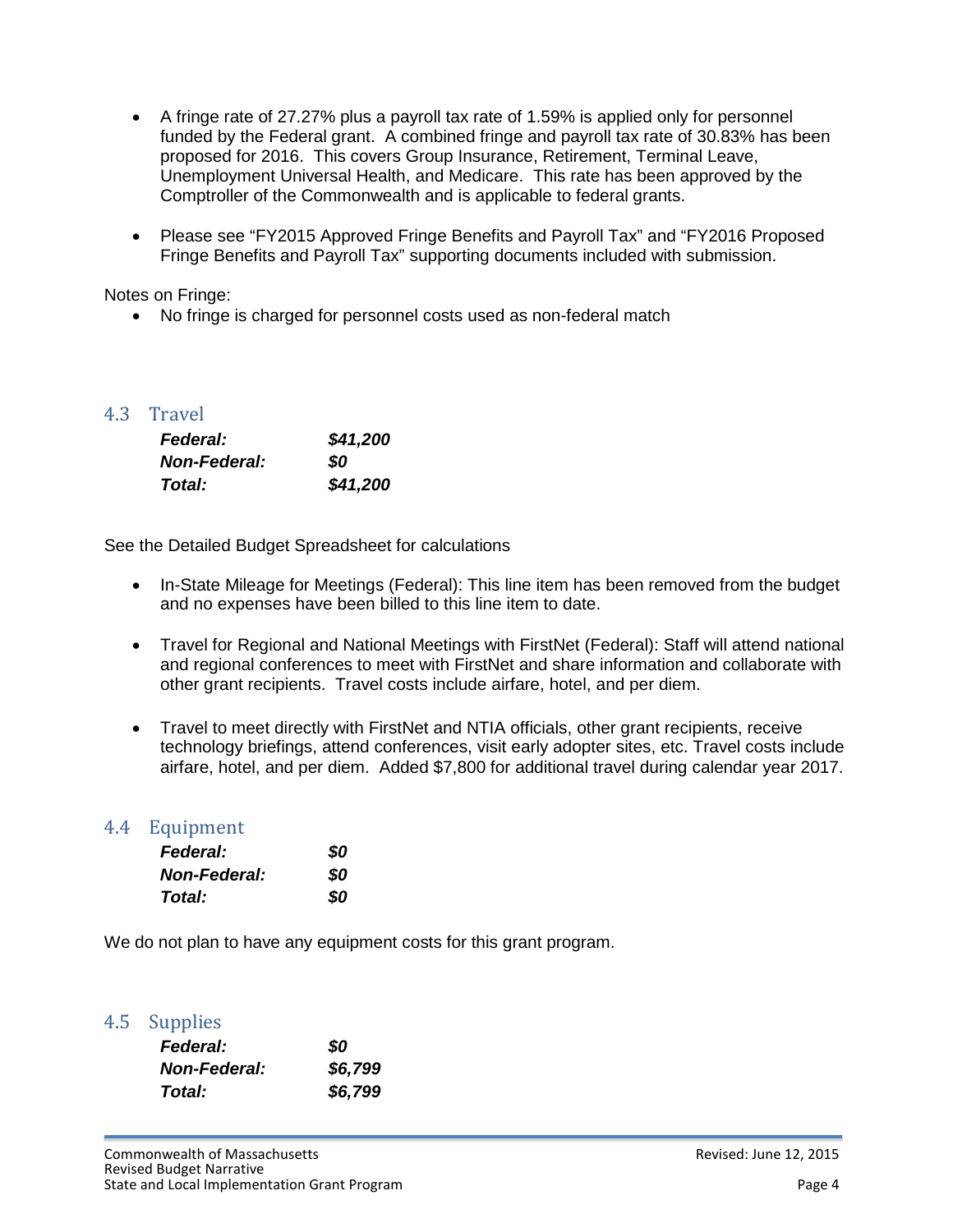See the Detailed Budget Spreadsheet for calculations

- Laptop and Data Collection Software: The PSBO plans to procure a computer and software to support the data collection needs of FirstNet's during Phase 2 of the SLIGP grant. This includes the purchase of a laptop computer and the licensing of GIS software, office productivity software, and modeling/diagraming software. Supplies will be provided as cash match from the Commonwealth's IT Bond.
- License to Online Survey Tool: To collect Phase 2 information about Massachusetts public safety entities, users, areas of operation, and broadband procurement information, the PSBO plans to license use of an online survey tool. This tool will planned to be renewed annual through the end of the SLIGP grant. Supplies will be provided as cash match from the Commonwealth's IT Bond.

## 4.6 Contractual

| <b>Federal:</b>     | \$1,724,278 |
|---------------------|-------------|
| <b>Non-Federal:</b> | \$271,027   |
| Total:              | \$1,995,305 |

See the Detailed Budget Spreadsheet for calculations

- Michael Saltzman, Project Director (Federal): Mr. Saltzman has joined the PSBO after a 36-year career with the Massachusetts State Police. Rising to the rank of Major, he was responsible for technology and communications for the State Police. In addition to bringing a comprehensive knowledge of key players, existing systems, and infrastructure, he also has the full view of deploying and operating data and voice communications systems in the broad context of statewide multi-jurisdictional and multi-discipline use. Mr. Saltzman will serve as the day-to-day director of the project under the lead of Undersecretary Wood.
- Sandy Bendremer, Broadband Subject Matter Expert (Federal and Non-Federal): Mr. Bendremer has advised EOPSS and other public safety agencies on a wide range of infrastructure and communications systems design, deployment, and operation. He currently works with the PSBO on the design and deployment of the statewide fiber optic backbone, P25 communications systems, as well as the use of BTOP funded middle mile projects for public safety. Mr. Bendremer has played a key role in requirements gathering and outreach on several statewide communications initiatives and will leverage that experience for the SLIGP. He is also familiar with existing government owned resources, security and hardening standards, commercial carrier relationships, and other elements of the SLIGP grant. He will serve a key role within the PSBO in providing technical consultation with users, FirstNet, and others. Despite Mr. Bendremer's design and architecture experience, he will not be engaged in such activities under the SLIGP as they are beyond the scope of the program. Portions of this line item will be paid as cash match from the Commonwealth's IT Bond and/or the Commonwealth's 911 or general fund.
- Project Manager (Federal): A dedicated SLIGP project manager will be assigned to coordinate and manage activities associated with FirstNet planning as required throughout the grant period. This resource is planned to be on the project for 4.25 years.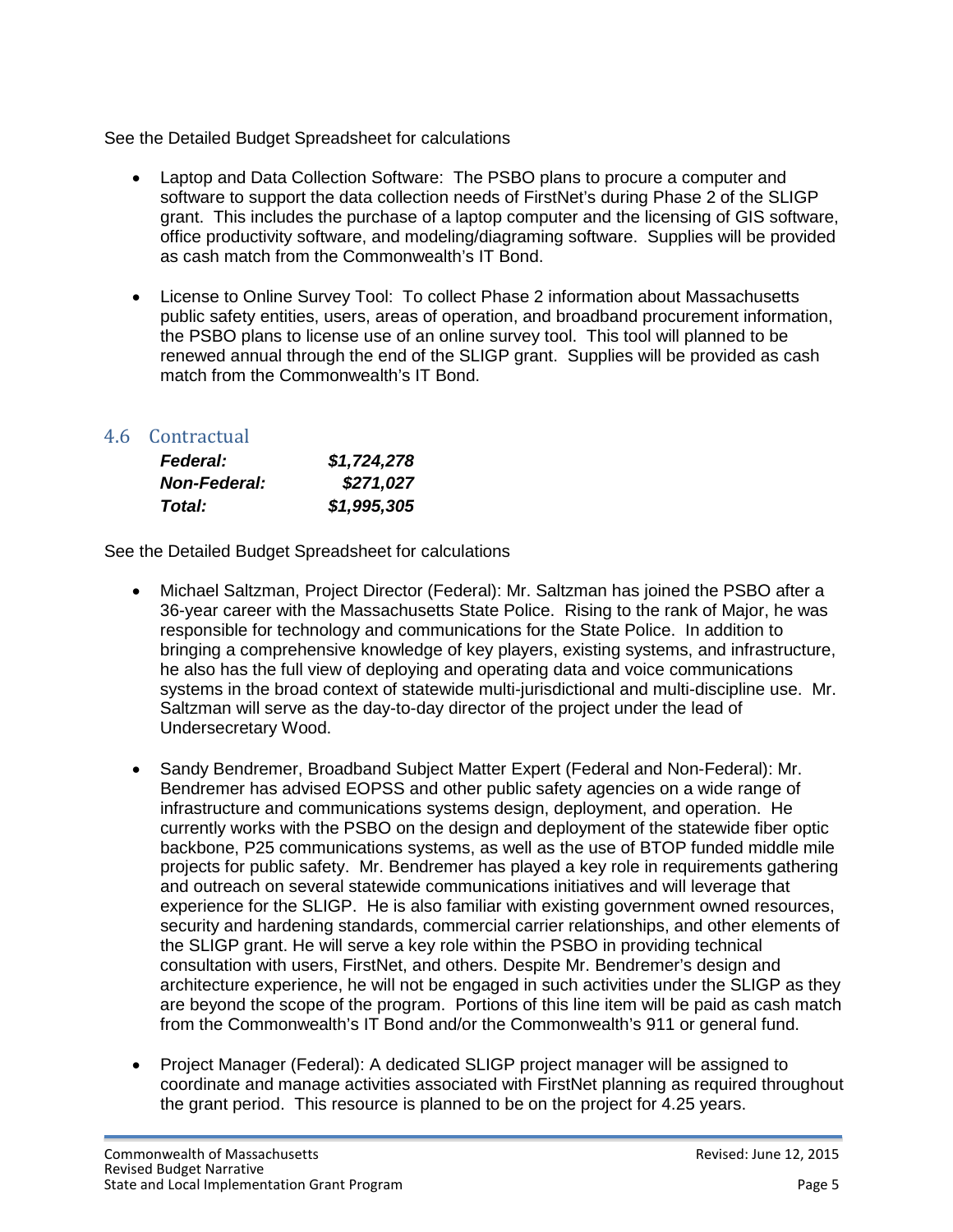- Education and Outreach Coordinator (Federal): A dedicated Education and Outreach coordinator will be utilized to ensure complete and thorough participation by all of the relevant stakeholders, including state, local, regional, and tribal entities. This individual will also be responsible for providing education and communications to stakeholder through media, presentations and staging regional stakeholder meetings. This position is budgeted for the duration of the grant.
- Data Collection Coordinator (Federal): A Data Collection Coordinator is planned and budgeted for Phase 2, to lead efforts required by FirstNet for data collection associated with Coverage, Users and their operational areas, capacity planning, current providers/procurements, and the State Plan decision process.
- Legal Services and Phase 2 Support (Federal): This line item has been removed from the budget and no expenses have been billed to this line item to date.
- Project and Collaboration Web Site Hosting and Administration (Federal): Setup and administration of a collaboration website has been budgeted for the duration of the project. This collaboration site is intended to assist the PSBO in maintaining consistent two-way communication to the stakeholder community including education and outreach, maintaining an accessible central repository for project information and documents, and to facilitate data collection.

## 4.7 Construction

| <b>Federal:</b>     | \$0 |
|---------------------|-----|
| <b>Non-Federal:</b> | 80  |
| Total:              | 80  |

We do not plan to have any construction costs for this grant program.

### 4.8 Other

| <b>Federal:</b>     | \$24,000 |
|---------------------|----------|
| <b>Non-Federal:</b> | SO       |
| Total:              | \$24,000 |

See the Detailed Budget Spreadsheet for calculations

- Hosting Regional Outreach Meetings (Federal): Holding up to 10 stakeholder or regional meetings per year over four years for a total of 40 meetings. Many of these meetings will be held in each of the five Homeland Security Regions.
- \$600 per meeting is budgeted to cover venue, printing, and other costs.

### 4.9 Indirect

| <b>Federal:</b>     | \$128,000 |
|---------------------|-----------|
| <b>Non-Federal:</b> | SO        |
| <b>Total:</b>       | \$128,000 |